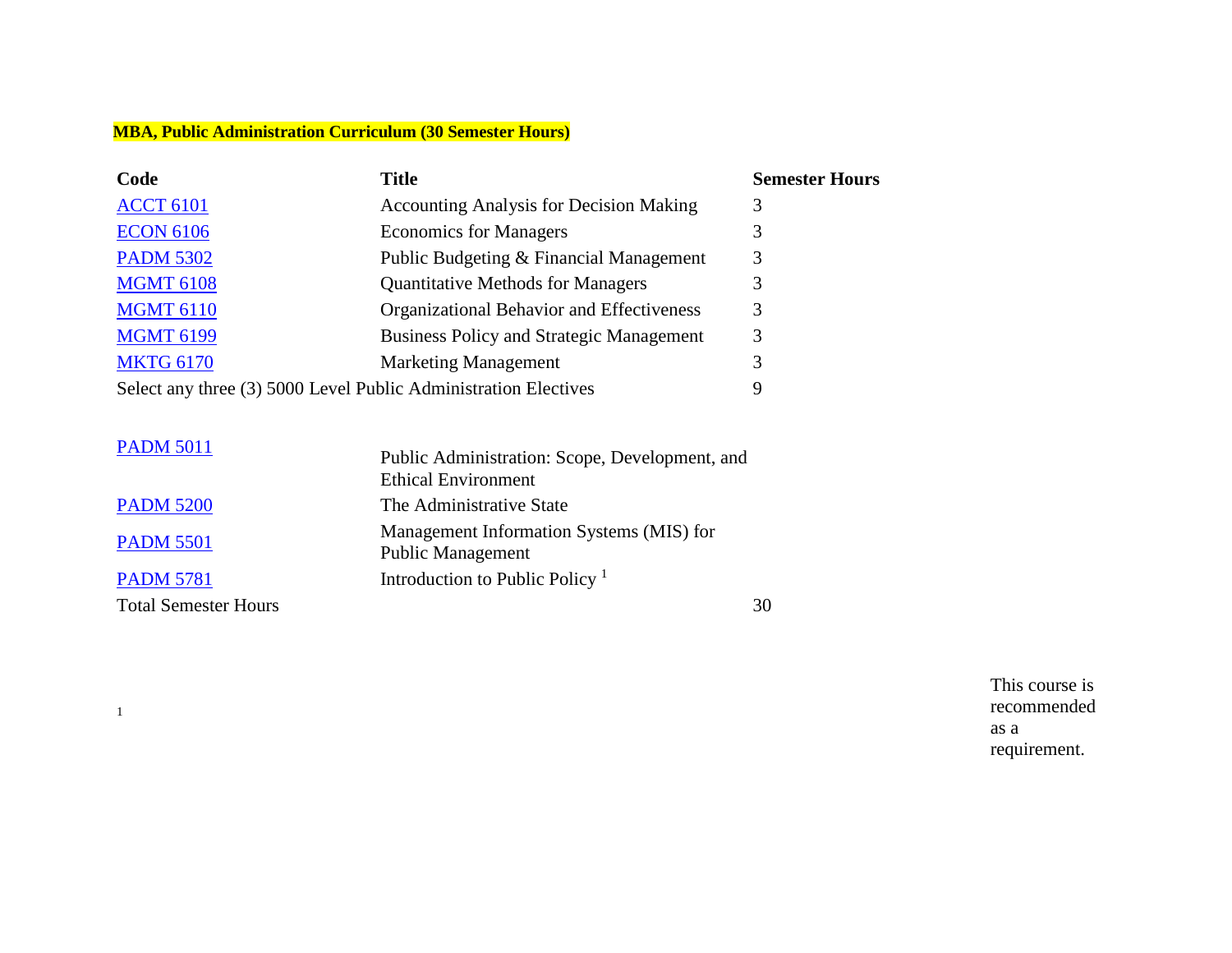## **MBA-Public Administration Program of Study**

| Fall                        |                                                   | <b>Semester</b><br><b>Hours</b> |
|-----------------------------|---------------------------------------------------|---------------------------------|
| <b>ACCT 6101</b>            | <b>Accounting Analysis for Decision</b><br>Making | 3                               |
| <b>MGMT 6110</b>            | Organizational Behavior and<br>Effectiveness      | 3                               |
| <b>MKTG 6170</b>            | <b>Marketing Management</b>                       | 3                               |
| <b>PADM Level Elective*</b> |                                                   | 3                               |
|                             | <b>Semester Hours</b>                             |                                 |

## **Spring**

| <b>ECON 6106</b> | <b>Economics for Managers</b>              |               |
|------------------|--------------------------------------------|---------------|
| <b>PADM 5302</b> | Public Budgeting & Financial<br>Management | $\mathcal{R}$ |
| <b>MGMT 6108</b> | <b>Quantitative Methods for Managers</b>   | 3             |
|                  | <b>PADM Level Elective*</b>                |               |
|                  | <b>Semester Hours</b>                      | 12            |

# **Summer**

| <b>MGMT 6199</b>            | <b>Business Policy and Strategic</b><br>Management |  |
|-----------------------------|----------------------------------------------------|--|
| <b>PADM</b> Level Elective* |                                                    |  |